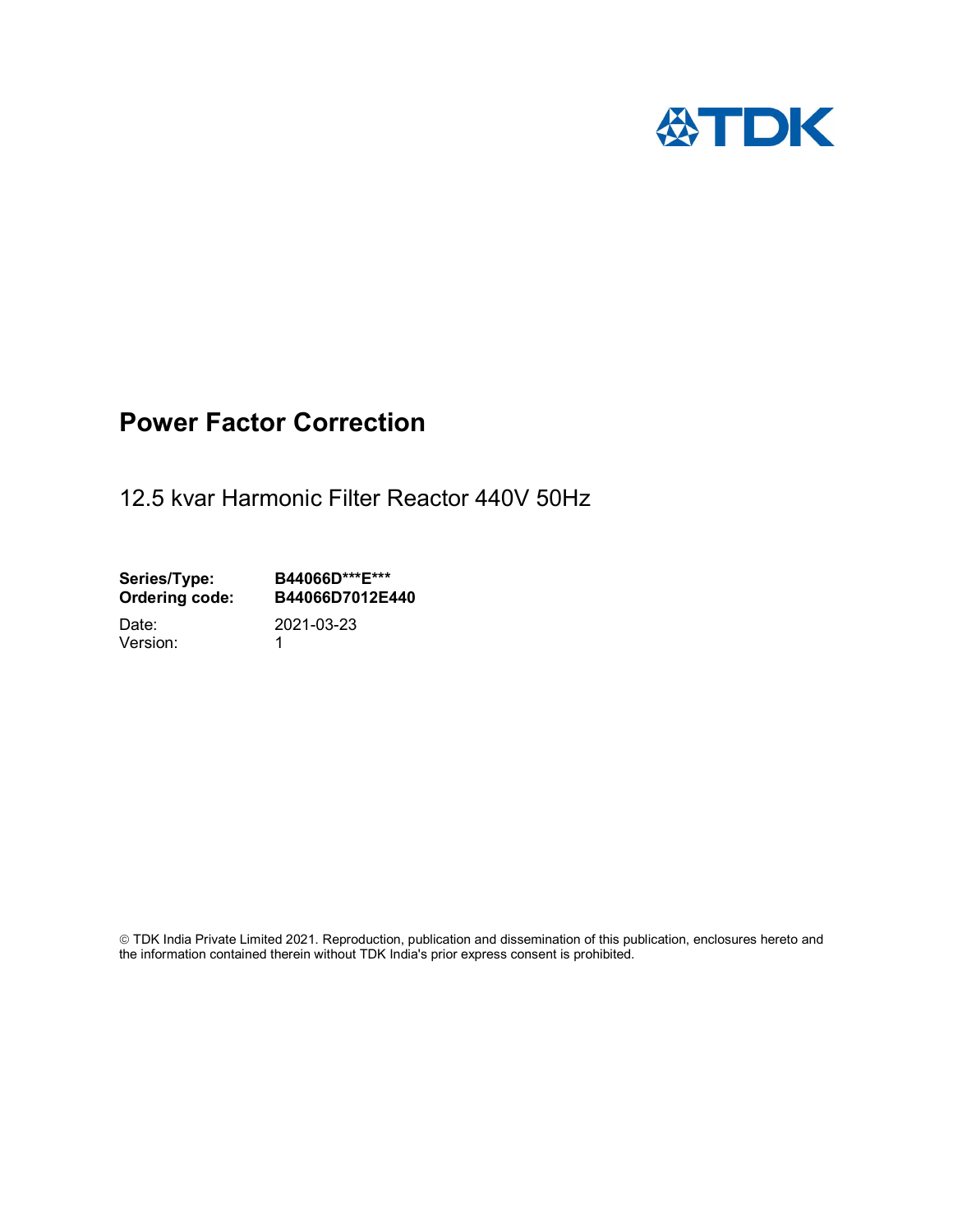

# Power Factor Correction and Content of the Content of the B44066D7012E440

# 12.5 kvar Harmonic Filter Reactor 440V 50Hz B44066D\*\*\*E\*\*\*

### **Characteristics**

- $H$  Highest linearity
- Temperature control via micro switch in inner coil
- $\blacksquare$  Highest life time by high quality materials
- **Low losses**
- $\blacksquare$  High overloading capability
- Safety device, temperature micro switch
- **Aluminium foil winding**
- **Low noise**



| Technical data                                  |                |             |  |
|-------------------------------------------------|----------------|-------------|--|
| De-tuning factor p                              | $\overline{7}$ | %           |  |
| Effective filter output $Q_C$                   | 12.5           | kvar        |  |
| Rated voltage $V_R$ <sup>1)</sup>               | 440            | V           |  |
| Rated frequency f                               | 50             | Hz          |  |
| Ambient temperature / Insulation class          | 40 / H         | $^{\circ}C$ |  |
| Capacitance C delta (tot.)                      | 191.23         | μF          |  |
| Inductivity L                                   | $3 \cdot 3.71$ | mH          |  |
| Fundamental current 11 <sup>3)</sup>            | 17.38          | A           |  |
| Linear up to $4$ )                              | 28.38          | A           |  |
| Effective current $IRMS$ <sup>2)</sup>          | 18.61          | A           |  |
| Rated harmonic voltages (3rd/5th/7th/11th/13th) | 0.5/6/5/3.5/3  | $\%$        |  |
| Temperature protection (NC)                     | yes            |             |  |
| Total losses $P_D$                              | 75             | W           |  |
| Total weight                                    | 9              | kg          |  |

<sup>1)</sup> Voltage rise up to 106% of rated voltage is considered in current  $I_{\text{eff}}$ .

<sup>2)</sup>  $I_{eff} = \sqrt{(I_1^2 + I_3^2 + ... I_x^2)}$ 

<sup>3)</sup>  $11 = 1.06$   $\cdot$   $I_R$  ( $I_R$  = Capacitor current 50Hz)

<sup>4)</sup> Linear current =  $1.73$   $\cdot$  I<sub>R</sub> (I<sub>R</sub> = Capacitor current 50Hz)

#### **Connection**

| Line                | l 1U1-1V1-1W1       |
|---------------------|---------------------|
| Capacitors          | l 1U2-1V2-1W2       |
| Temperature control | <u> 4 ຕ</u><br>ے- ا |

# Reference standard IEC60076-6

CAP FILM ES PFC PM 2021-03-23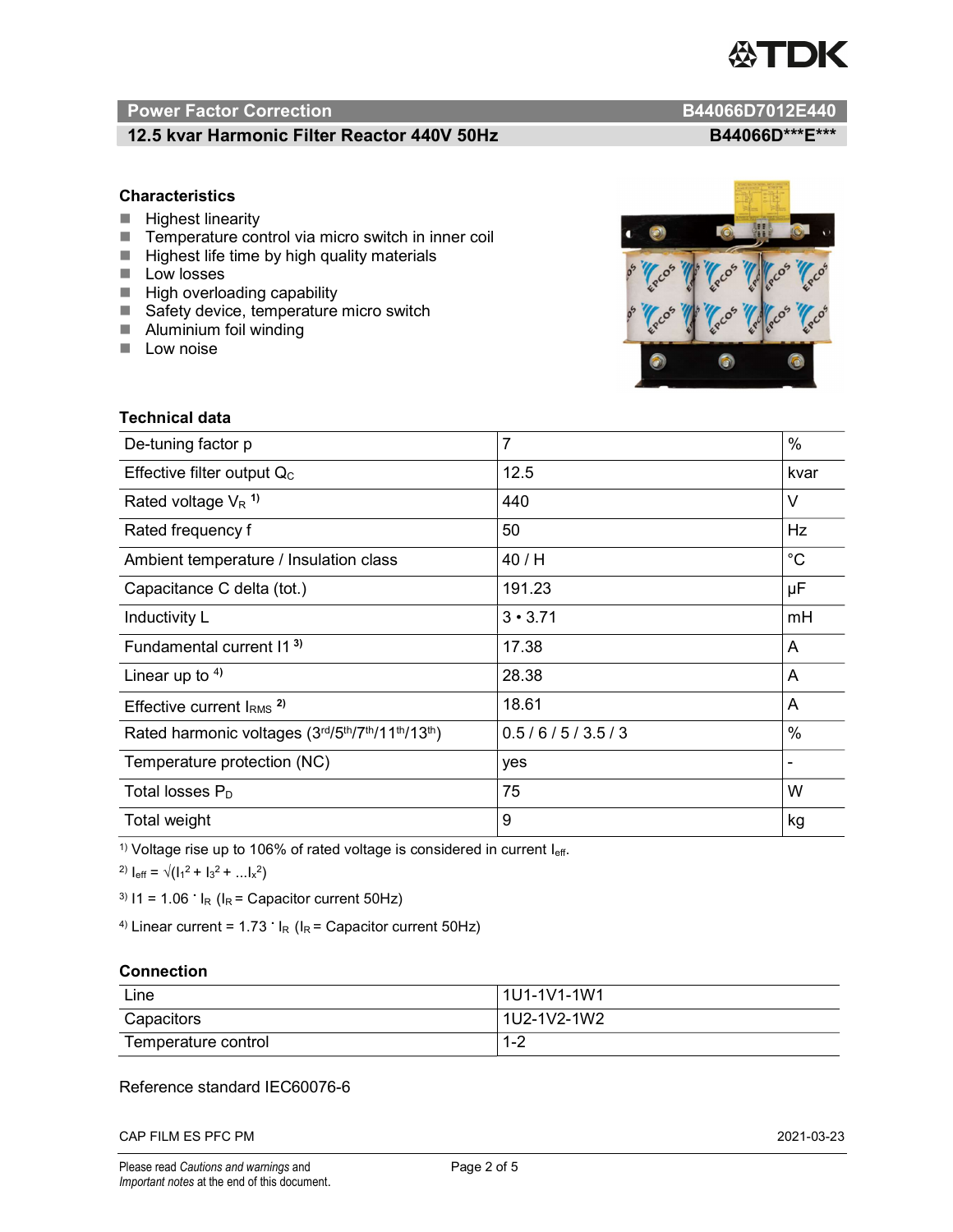

#### Power Factor Correction **B44066D7012E440**

### 12.5 kvar Harmonic Filter Reactor 440V 50Hz BA4066D\*\*\*E\*\*\*

#### Dimensional drawings



#### **Dimensions**

| L/mm  | 175          | b/mm  | 98   |
|-------|--------------|-------|------|
| H/mm  | 160          | e/mm  | 75±5 |
| W/mm  | 125±5        | d1/mm | 10.8 |
| 11/mm | 150          | d2/mm | 15.5 |
| 12/mm | 150          | A     | 125  |
| n1/mm | 100          | B     | 78   |
| n2/mm | $82.5 \pm 3$ | Ø     | 6.5  |

#### Cautions and warnings

- Do not install the reactor in case of any visible damages.
- $\blacksquare$  Installation must be done by skilled personnel only.
- Do not use or store harmonic filter reactors in corrosive atmosphere, especially where chloride gas, sulphide gas, acid, alkali, salt or similar substances are present.
- Do not touch the device during operation: all electrically active parts of this equipment such as windings, electronic components, leads, fuses and terminals carry a dangerous voltage which can lead to burns or electric shock.
- Covers which protect these electrically active parts from being touched must not be opened or removed during operation.
- Before any assembly or maintenance work is started, all installations and equipment must be disconnected from the power source.
- Noncompliance with these instructions may lead to death, serious injury or major damage to equipment.

FAILURE TO FOLLOW CAUTIONS MAY RESULT, WORST CASE, IN PREMATURE FAILURES OR PHYSICAL INJURY.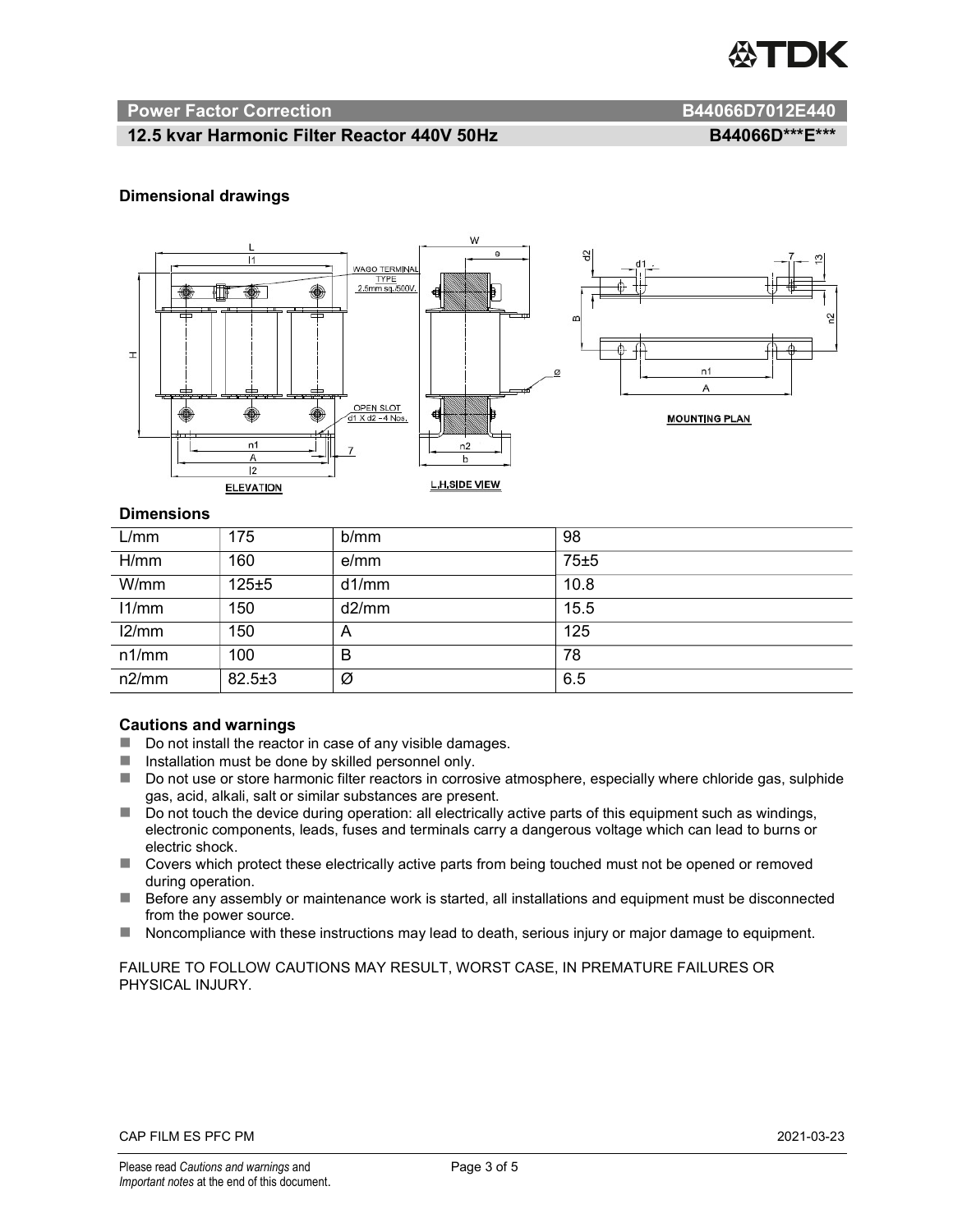

# Power Factor Correction **B644066D7012E440**

## 12.5 kvar Harmonic Filter Reactor 440V 50Hz BA4066D\*\*\*E\*\*\*

The following applies to all products named in this publication:

- 1. Some parts of this publication contain statements about the suitability of our products for certain areas of application. These statements are based on our knowledge of typical requirements that are often placed on our products in the areas of application concerned. We nevertheless expressly point out that such statements cannot be regarded as binding statements about the suitability of our products for a particular customer application. As a rule we are either unfamiliar with individual customer applications or less familiar with them than the customers themselves. For these reasons, it is always ultimately incumbent on the customer to check and decide whether a product with the properties described in the product specification is suitable for use in a particular customer application.
- 2. We also point out that in individual cases, a malfunction of electronic components or failure before the end of their usual service life cannot be completely ruled out in the current state of the art, even if they are operated as specified. In customer applications requiring a very high level of operational safety and especially in customer applications in which the malfunction or failure of an electronic component could endanger human life or health (e.g. in accident prevention or life-saving systems), it must therefore be ensured by means of suitable design of the customer application or other action taken by the customer (e.g. installation of protective circuitry or redundancy) that no injury or damage is sustained by third parties in the event of malfunction or failure of an electronic component.
- 3. The warnings, cautions and product-specific notes must be observed.
- 4. In order to satisfy certain technical requirements, some of the products described in this publication may contain substances subject to restrictions in certain jurisdictions (e.g. because they are classed as hazardous). Useful information on this will be found in our Material Data Sheets on the Internet (www.tdk-electronics.tdk.com/material). Should you have any more detailed questions, please contact our sales offices.
- 5. We constantly strive to improve our products. Consequently, the products described in this publication may change from time to time. The same is true of the corresponding product specifications. Please check therefore to what extent product descriptions and specifications contained in this publication are still applicable before or when you place an order.

We also reserve the right to discontinue production and delivery of products. Consequently, we cannot guarantee that all products named in this publication will always be available. The aforementioned does not apply in the case of individual agreements deviating from the foregoing for customer-specific products.

- 6. Unless otherwise agreed in individual contracts, all orders are subject to our General Terms and Conditions of Supply.
- 7. Our manufacturing sites serving the automotive business apply the IATF 16949 standard. The IATF certifications confirm our compliance with requirements regarding the quality management system in the automotive industry. Referring to customer requirements and customer specific requirements ("CSR") TDK always has and will continue to have the policy of respecting individual agreements. Even if IATF 16949 may appear to support the acceptance of unilateral requirements, we hereby like to emphasize that only requirements mutually agreed upon can and will be implemented in our Quality Management System. For clarification purposes we like to point out that obligations from IATF 16949 shall only become legally binding if individually agreed upon.